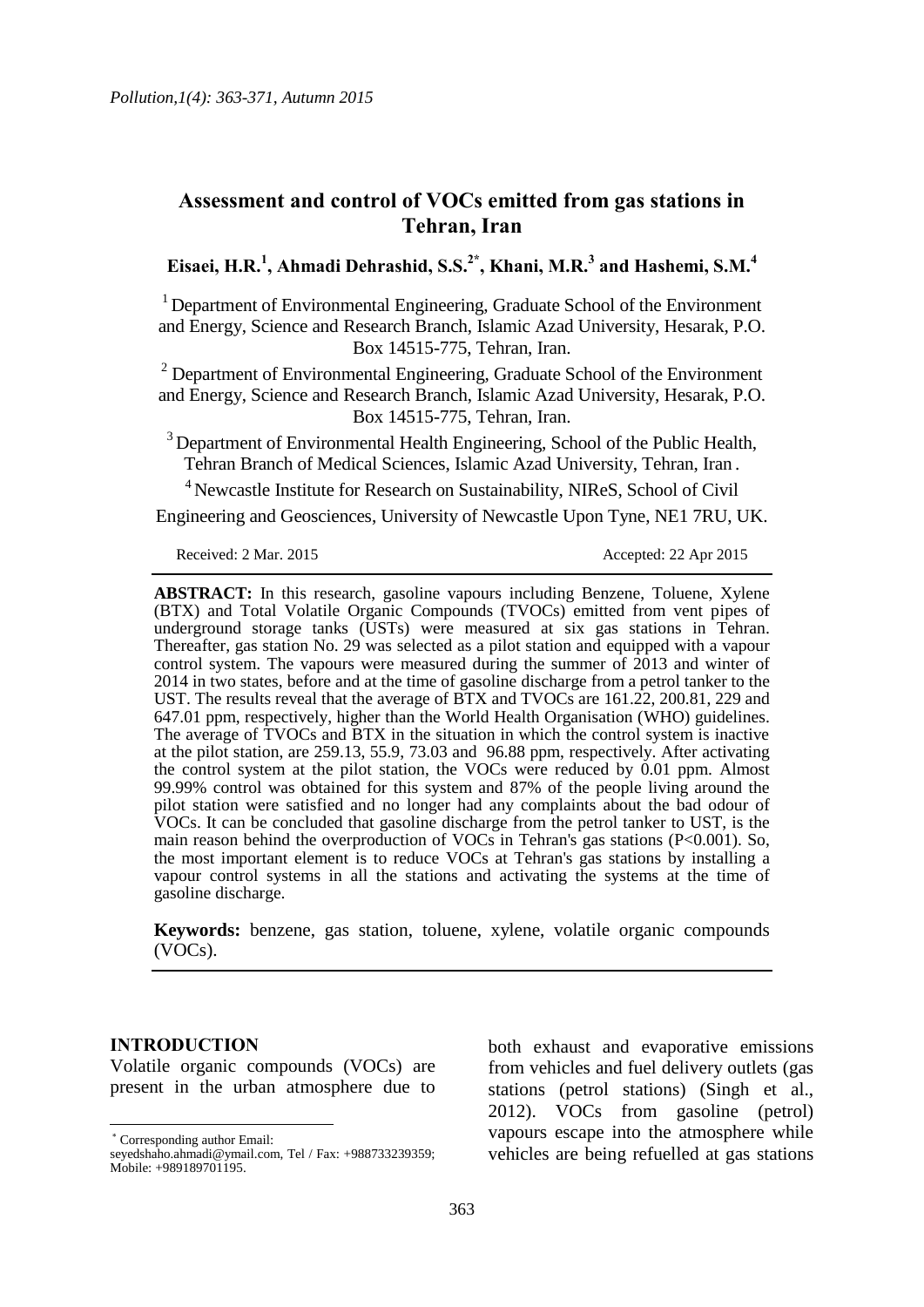(Hess, 2002). Therefore, gas stations can be considered among the main sources of VOCs emissions in urban areas. The main sources of VOCs emission at gas stations are: a) gasoline vapours emission from vent pipes of underground storage tank (UST) both at the time of discharge of petrol tanker into the UST, as well as during the day (breathing evaporation of the UST); b) gasoline vapours emission at the time of vehicle fuelling; c) gasoline vapours emission from a UST which has not been waterproofed completely (De Nevers, 2000).

VOCs associated with gasoline vapour emissions and motor vehicle exhaust, are pollutants of concern because of their toxicity (USEPA, 1990). Short-term (acute) exposure to high concentrations of many VOCs can cause nausea, dizziness, tremors or other health problems. Long term (chronic) exposure to some VOCs may cause cancer (Johnson, 2013). VOCs also play an important role in the formation of ground-level  $O_3$  and photochemical oxidants associated with urban smog (Mohamed et al., 2002). VOCs such as Benzene, Toluene and Xylene (BTX) are considered as predominant pollutants and have adverse effects on both human health and the environment (Franco et al., 2012).

Recently, there have been many studies concerning the emission of gasoline vapours (VOCs) from gas stations in urban areas. Atabi et al. (2013) conducted the assessment of variations in benzene concentration, produced from vehicles and gas stations in Tehran, using GIS. The results of the study revealed that the benzene concentration levels in Tehran are distinctly more than its standard level. This is mainly attributed to the lack of a standard system for controlling petrol vapour at the gas stations. Singh et al. (2012) investigated the concentration of VOCs in the urban atmosphere of the national capital Delhi, India. They showed that the mean concentration of BTX at all sites especially

near gasoline filling stations, were higher than the limiting value prescribed by the Central Pollution Control Board. This indicates that in the urban atmosphere, BTX does not dissipate easily in the environment. Zhang et al. (2013) investigated species profiles and normalized the reactivity of VOCs from gasoline evaporation in China. The results suggested that reducing VOC emission from the gasoline distribution sector, would particularly benefit groundlevel ozone control in China. Cruz-Núñez et al. (2003) evaluated the efficiency of vapour recovery systems and personal exposure, at nine gasoline service stations in Mexico City. Each one of the nine gasoline service stations tested, reported efficiencies above 80% in the recovery of vapour losses from gasoline. Srivastava (2004) investigated the VOCs concentration at major sources like traffic junction, residential areas, commercial areas, industrial areas and petrol pumps in Mumbai City, India. The results showed that in order to control VOCs in air, the management strategy should focus on cost effective vapour recovery systems at refuelling stations and in vehicles. Yimrungruang et al. (2008) studied the characterization and health risk assessment of VOCs, in gas service station workers. The results showed that at the nine gas service stations of the research, Benzene may have been the main cause of both cancer and non-cancer risks. Jafari and Ebrahimi (2007) conducted a study on the risk assessment of Benzene, as one of the VOCs air pollution in Tehran, Iran. They concluded that the concentration of Benzene emission to air due to deficient oxidation of fuel in vehicles or evaporation of gasoline at gas stations and the gas tanks of the automobiles, at market station in Tehran shows significantly higher values compared to the EPA guidelines prescribed in Iran.

The city of Tehran, the capital of Iran, suffers from severe air pollution and is often covered by smog. About 80% of the city's pollution is due to cars (Wikipedia,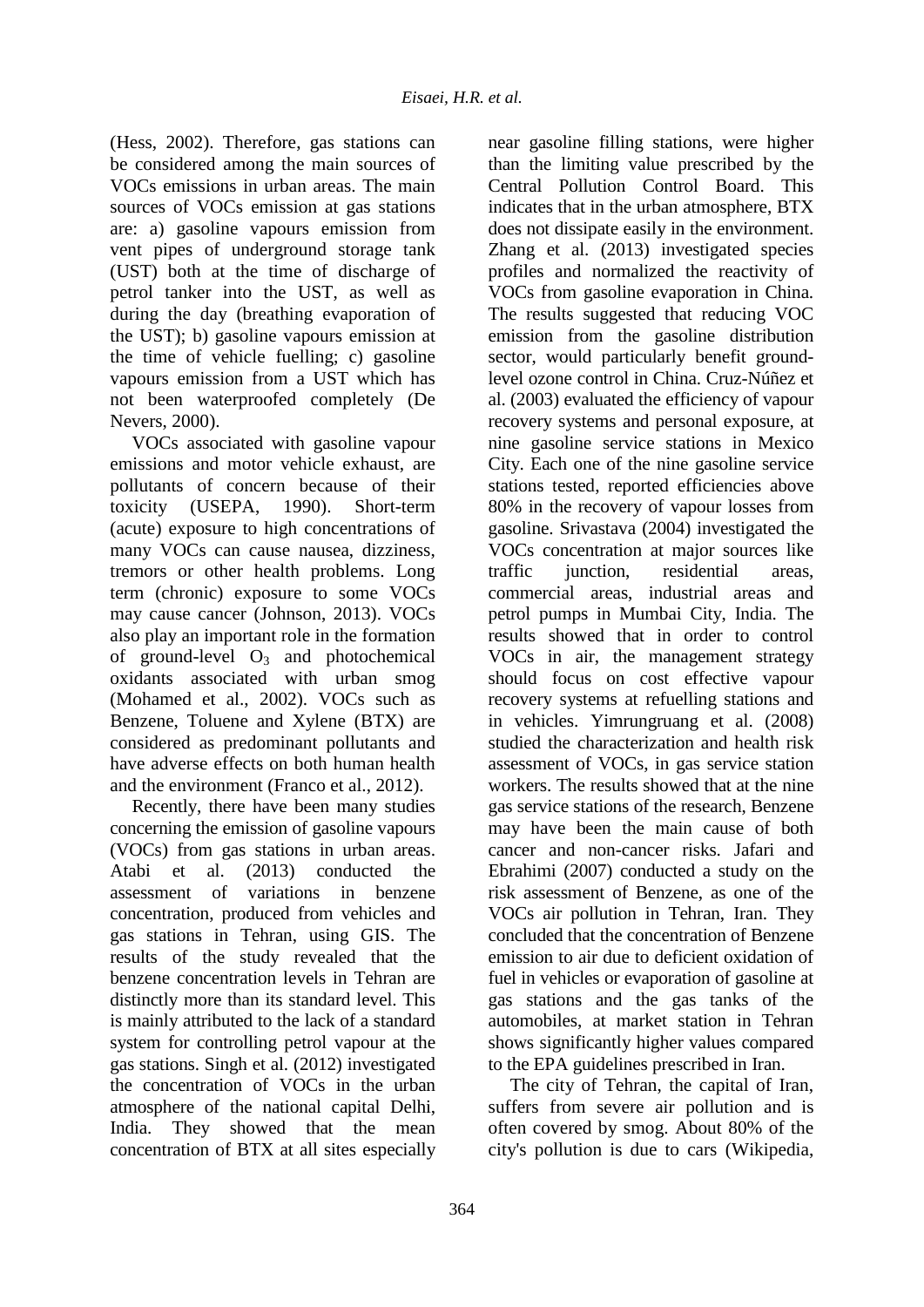2015). Tehran has 141 gas stations for vehicles (Tehran NIOPDC, 2014). Gas stations are among the main sources of VOCs in Tehran. Thus, there was a need to assess VOCs emission from Tehran's gas stations. The goals of this study were to assess the gasoline vapours (VOCs) emitted from Tehran gas stations and develop a method in order to control and mitigate the toxic vapours.

# **MATERIALS AND METHODS**

The study was conducted in the city of Tehran, capital of Iran. Six gas stations (petrol stations) were selected in the city based on a random method. Among the six stations, gas station No. 29 was selected as a pilot station (Satar Khan St. of Tehran) for two main reasons: i) more than 100000 litres of gasoline (petrol) are sold daily on average and ii) it is located in a populous area. At the time of discharge of gasoline from the petrol tanker to the underground storage tank (UST), nearby residents have complained about the unpleasant gasoline vapours (VOCs). In order to control and mitigate gasoline vapours at the pilot station, Stage I procedure was performed as follows:

As gasoline vapours normally escape from the UST vent pipes, a return line was installed for the transfer of vapours between the UST and petrol tanker. In addition, pressure and vacuum (P&V) valves were installed on the outlet of UST vent pipes to prevent vapours from escaping to the atmosphere. Therefore, vapours will be conducted to the petrol tanker (Powell, 2011; Zink, 2013) as shown in Figure 1.

By using a VOC multi-gas detector, gasoline vapours (TVOCs and BTX) emitted from vent pipes of USTs at the five gas stations and also the pilot station were measured both in warm and cold seasons (summer 2013 and winter 2014). Measurements were conducted in the two states, both before and at the time of discharge of gasoline from the petrol tanker to the UST. At the pilot station, measurements were carried out in situations in which the vapour control system was both active and inactive.

All measurements were taken at a distance of 30 cm from the outlet of the UST vent pipe (near the tank vent). A FirstCheck+ VOC multi-gas detector, upgradeable version 5000Ex was used to measure VOCs. The VOC multi-gas detector, detects VOCs from 1 ppb – 10,000 ppm and has been manufactured by ION SCIENCE LIMITED in UK (Ion Science, 2008).



**Fig. 1.** Discharge of gasoline from petrol tanker to UST (Stage I) (Rankin, 2013)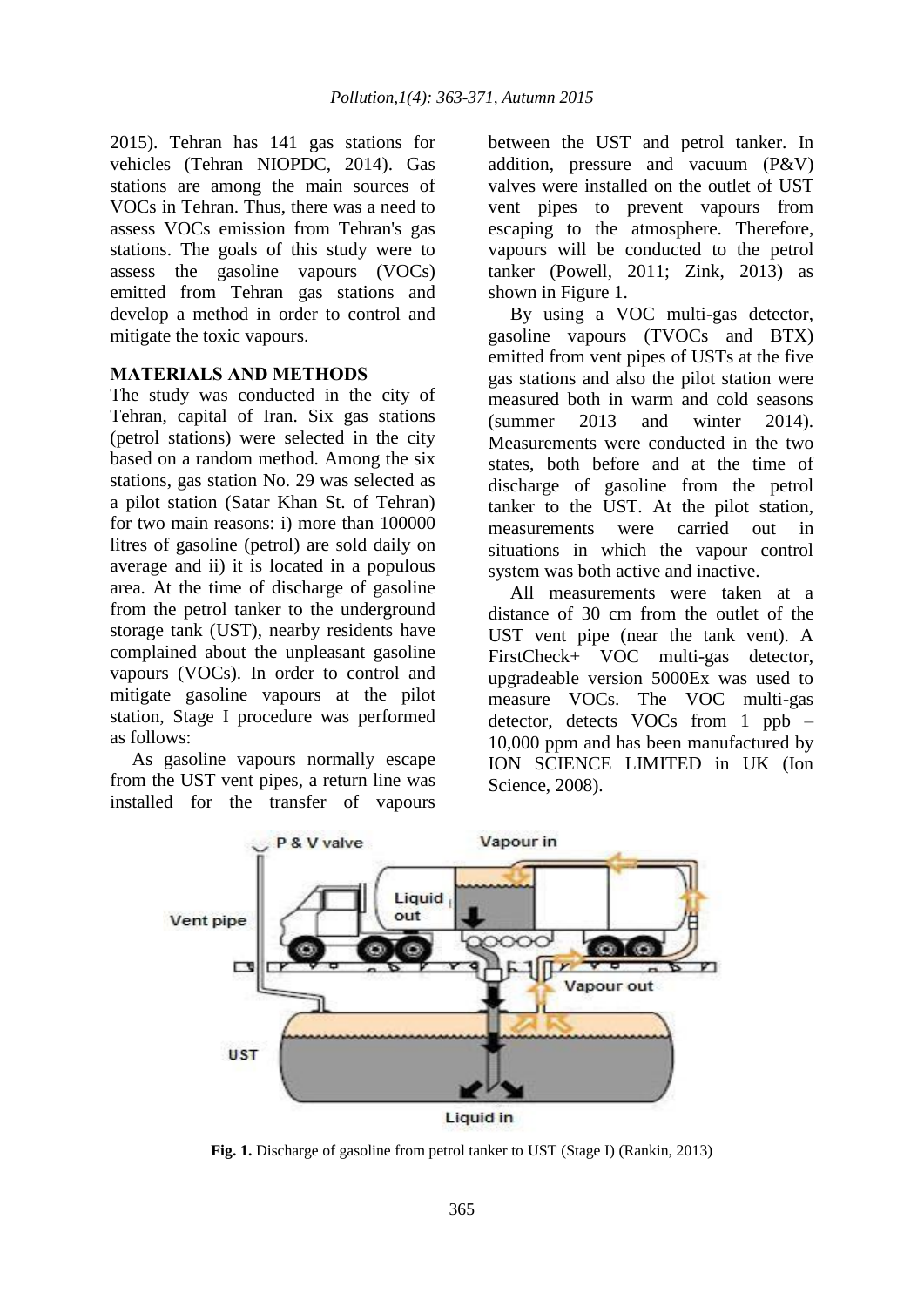After activating the vapour control system at the pilot station (station No. 29), 100 questionnaires were randomly divided among 100 local residents, on whether they are satisfied about the odour from gasoline vapours. Finally, the responses were statistically analysed.

In order to analyse the collected data (the VOCs concentrations), SPSS software version 16.0 was used. Descriptive statistics of TVOCs, Benzene, Toluene and Xylene were analyzed by the software. Moreover, Paired-Sample T Tests for emission of TVOCs, Benzene, Toluene and Xylene between two states of the VOCs i.e. before and at the time of discharge of gasoline from the petrol tanker to UST, were performed in the SPSS software medium.

#### **RESULTS AND DISCUSSION**

Descriptive statistics of the VOCs including Benzene, Toluene and Xylene (BTX) and Total Volatile Organic Compounds (TVOCs) at the six gas stations of Tehran are as shown in Table 1.

Mean values of the VOCs emissions in summer and winter at the six gas stations of Tehran are shown in Table 2.

Results of the VOCs measurements (in summer and winter) including BTX and TVOCs at the pilot station (gas station No. 29) are given in Table 3. Table 3 indicates the concentrations of VOCs in a situation in which the vapour control system is active at the pilot station.

**Table 1.** Descriptive statistics of VOCs concentrations (ppm)

| VOCs          | <b>Minimum</b> | <b>Maximum</b> | Mean   | SD     |
|---------------|----------------|----------------|--------|--------|
| TVOCs (ppm)   | 1.30           | 2700           | 647.01 | 785.62 |
| Benzene (ppm) | 0.10           | 790            | 161.22 | 208.38 |
| Toluene (ppm) | 0.30           | 850            | 200.81 | 248.17 |
| Xylene (ppm)  | 0.50           | 955            | 229    | 274.27 |

**Table 2.** Mean values of VOCs concentrations in summer and winter (ppm)

| <b>VOCs</b>   | <b>Season</b> | <b>Mean</b> |
|---------------|---------------|-------------|
|               | Summer        | 859.78      |
| TVOCs (ppm)   | Winter        | 434.23      |
|               | Summer        | 212.62      |
| Benzene (ppm) | Winter        | 109.83      |
|               | Summer        | 269.63      |
| Toluene (ppm) | Winter        | 132         |
|               | Summer        | 299.11      |
| Xylene (ppm)  | Winter        | 158.82      |

**Table 3.** A situation in which the vapour control system is active at the pilot station

| <b>Station No.</b> | <b>Season</b> | <b>Condition</b>            | <b>TVOCs</b><br>(ppm) | <b>Benzene</b><br>(ppm) | <b>Toluene</b><br>(ppm) | <b>Xylene</b><br>(ppm) |
|--------------------|---------------|-----------------------------|-----------------------|-------------------------|-------------------------|------------------------|
| $29$ (pilot)       | Summer        | <b>Before</b><br>discharge  | < 0.01                | < 0.01                  | < 0.01                  | < 0.01                 |
|                    |               | At the time<br>of discharge | < 0.01                | < 0.01                  | < 0.01                  | < 0.01                 |
|                    | Winter        | <b>Before</b><br>discharge  | < 0.01                | < 0.01                  | < 0.01                  | < 0.01                 |
|                    |               | At the time<br>of discharge | < 0.01                | < 0.01                  | < 0.01                  | < 0.01                 |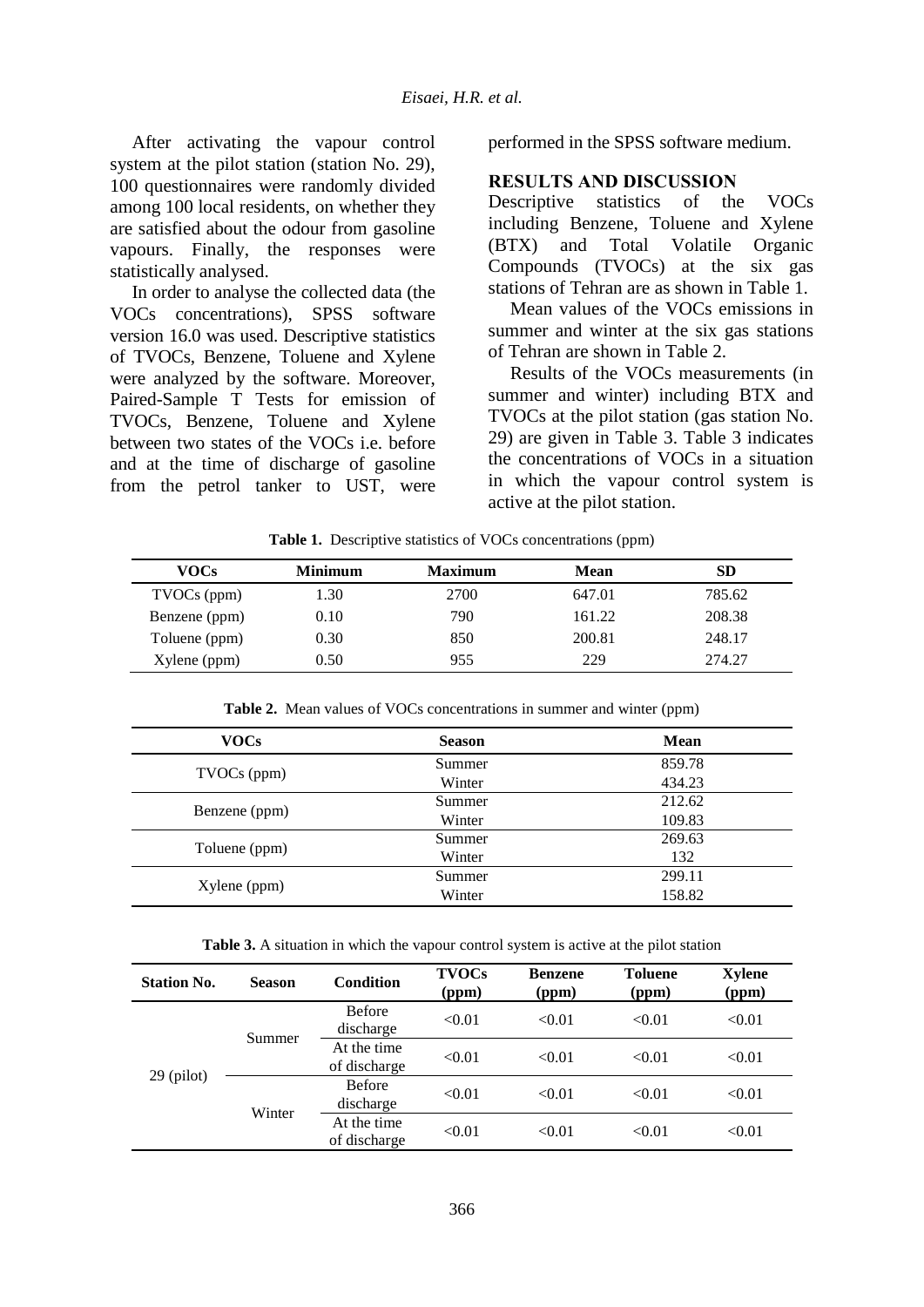Paired-Samples T Tests for emission of TVOCs and BTX under the two conditions of the VOCs i.e. before and at the time of discharge of gasoline from the petrol tanker to UST, show that P<0.001.

According to Table 1, the mean values of TVOCs and BTX are 647.01, 161.22, 200.81 and 229 ppm, respectively, higher than the WHO outdoor environmental air guidelines. WHO guidelines for TVOCs and BTX are 0.24, 6.1, 38.77 and 33.65 ppm, respectively. Mean values of TVOCs and BTX before discharge of gasoline were 18.02, 3.28, 4.63 and 6.59 ppm, respectively, at the six gas stations. Also, mean values of TVOCs and BTX at the time of discharge of gasoline were1276, 319.17, 397 and 451.33 ppm, respectively, at the six gas stations. The VOCs at the time of discharge of gasoline from petrol tanker to UST, have concentrations which are greater than the WHO guidelines. Such concentrations of the VOCs can cause serious health problems for the local residents in the vicinity of the six gas stations in Tehran megacity.

According to the results of Paired-Samples T Tests for emission of TVOCs and BTX, there is a significant difference between the two states of the VOCs including before and at the time of discharge of gasoline from petrol tanker to UST; since significant levels show at P<0.001. As mentioned above, the emission of VOCs at the time of gasoline discharge, are greater than before its discharge.

According to Table 2, mean values of TVOCs and BTX at the six gas stations of Tehran in the summer are bigger than values measured in the winter. This is due to the summer's high temperature which causes greater evaporation compared with less evaporation in winter, due to lower temperature.

Table 3 indicates the concentrations of VOCs, in a situation in which the vapour control system is active at the pilot station. The VOCs emissions in summer and

winter at the pilot station, before and at the time of discharge of gasoline, are less than 0.01 ppm as shown in Table 3 which reports concentrations of less than 10 ppb, the lower limit of detection by the instrument. These are remarkably low values as the gasoline vapours (VOCs) at the pilot station, were controlled and mitigated. As a matter of fact, gasoline vapours in the UST of the pilot station escaped from vent pipes. Therefore, by installing a return line for the transfer of vapours between UST and petrol tanker and installing the P&V valves on the outlet of the UST vent pipes, it is possible to prevent vapours from escaping to the atmosphere. So, the vapours will be conducted to the petrol tanker and unable to escape from P&V valves of the UST vent pipes, as illustrated in Figure 1. That is why the VOCs concentrations of pilot station are less than 10 ppb which are low values. The measurements reported in Table 3 were taken at a distance of 30 cm from the P&V valve of the UST vent pipe. Another point is that, at the pilot station (station No. 29), in the case of inactive vapour control system, the mean values of TVOCs and BTX were 259.13, 55.9, 73.03 and 96.88 ppm, respectively. If the VOCs concentrations of pilot station in Table 3 are compared with those of the pilot station in inactive situation (inactivated vapour control system), it will be inferred that the vapour control system has been far too effective to reduce the VOCs emissions. Almost 99.99% control was achieved for this system.

The questionnaires show that, 87% of the local residents living near gas station No. 29, were satisfied with the vapour control system of this station and no longer complained of unpleasant odours from the release of VOCs.

Vapour control technology dates back to the 1970s and was common in California. More than 40 years later, its application in Tehran is significantly different as only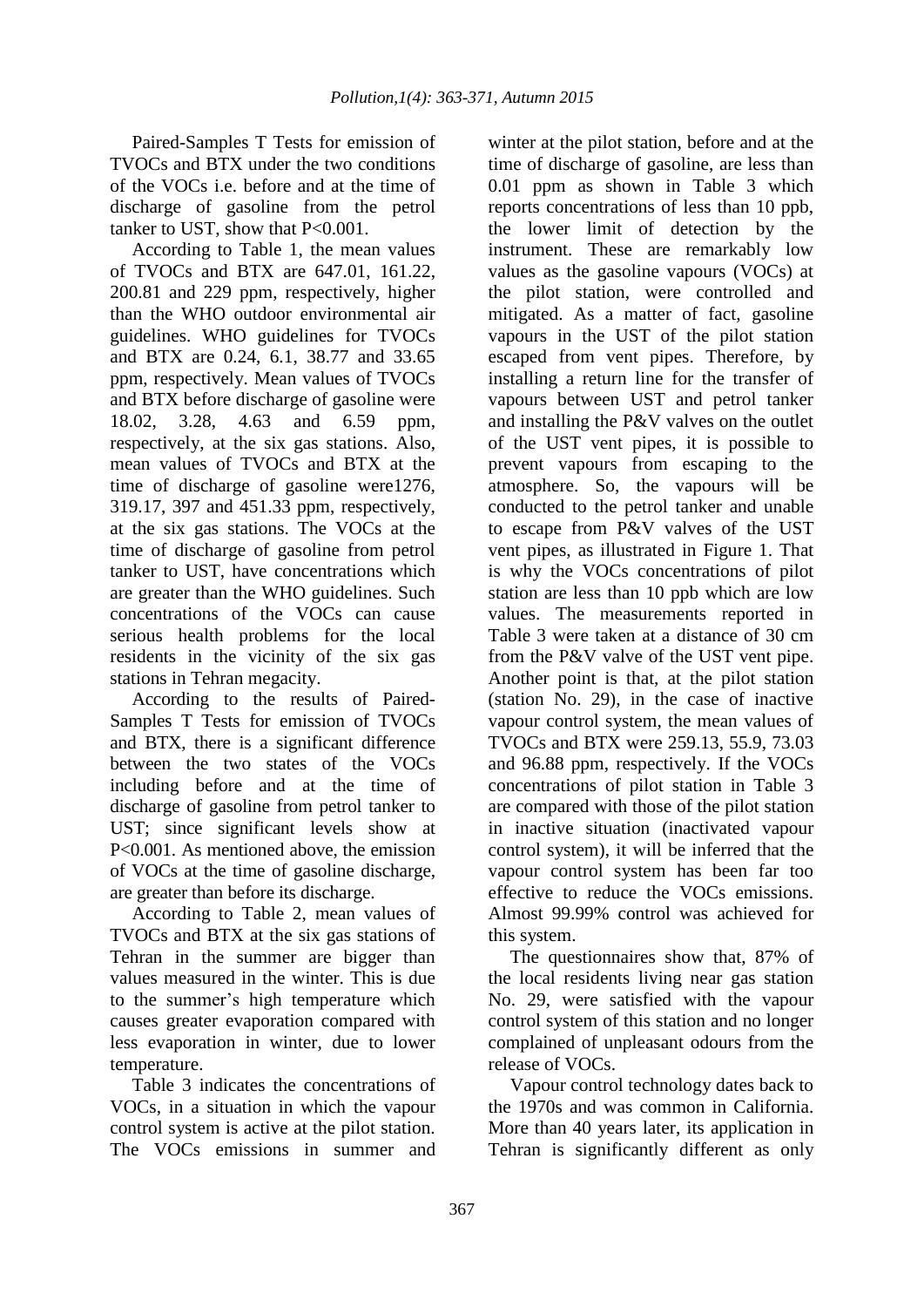Stage I, was implemented at the pilot station. Stage II was not performed due to some technical and economic restrictions including: a) implementation of Stage II requires the site of the gas station to be excavated for piping (Figs. 2 and 3). b) special nozzles and dispensers are required to perform Stage II, which are also very expensive (Fig. 2). c) in order to perform Stage II, a special door has to be designed for the vehicle tank and manufactured by automobile factories, as it is a long-term and expensive project. On the whole, Stage II can be described as follows:

At the time of vehicle fuelling at the gas station, liquid gasoline flows into the vehicle's tank, during which gasoline

vapours are emitted from the vehicle's tank to the atmosphere. In order to prevent the vapours from emitting to the atmosphere at the time of vehicle fuelling, a coaxial nozzle is used. As a result of pressure difference at the time of vehicle fuelling, vapours in the vehicle tank will be conducted to the UST by a return line. By installing the pressure and vacuum (P&V) valves on the outlet of UST vent pipes, it is possible to prevent UST vapours from escaping to the atmosphere (Fung and Maxwell, 2011; Powell, 2011; Zink, 2013) (Fig. 2).

The complete vapour control technology (including Stage I and Stage II), is illustrated in Figure 3.



**Fig. 2.** Discharge of gasoline from UST to vehicle tank (Stage II) (Rankin, 2013)



**Fig. 3.** The vapour control technology including Stage I and Stage II (SEPA, 2015)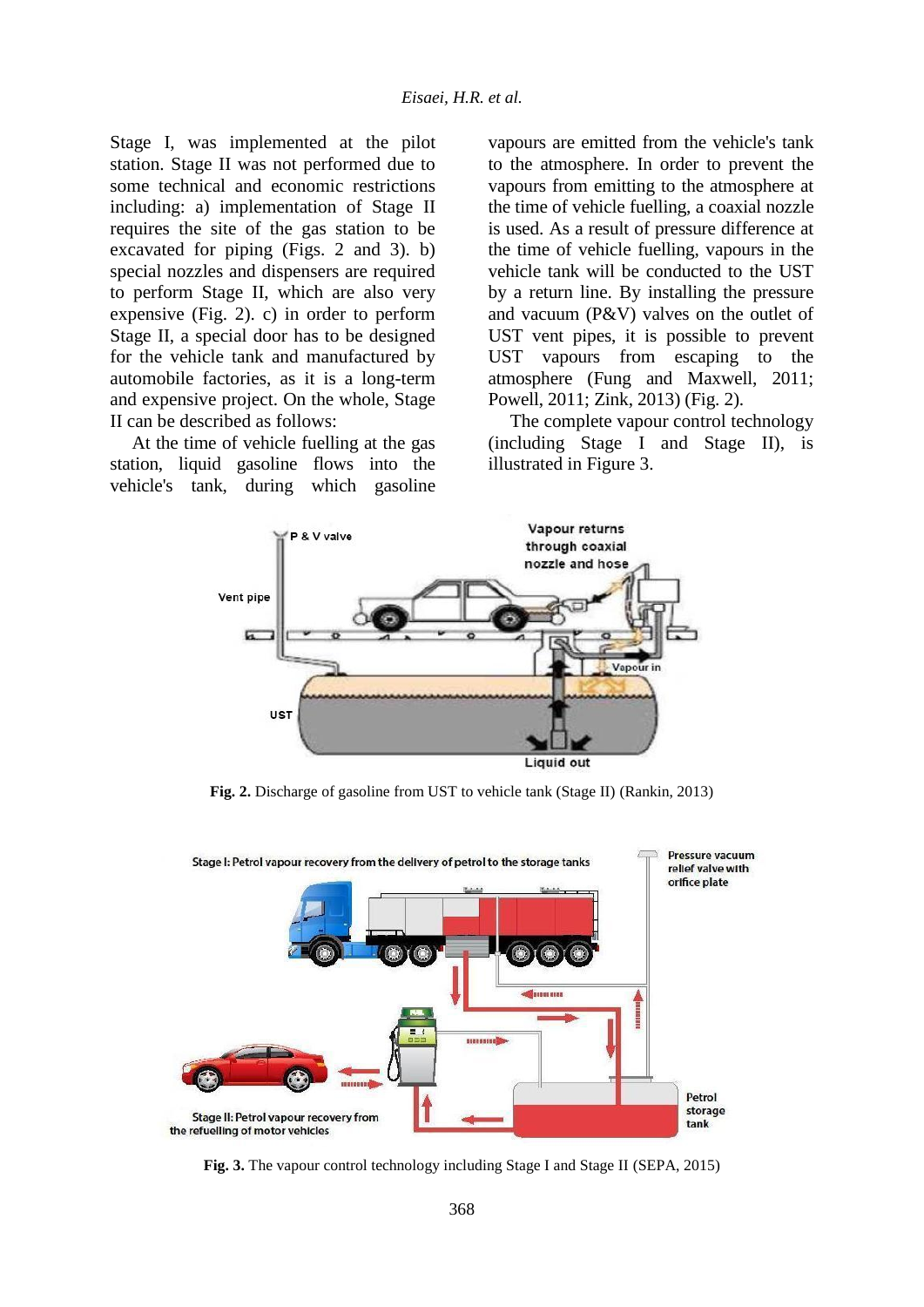By comparison, Zheng et al. (2011) studied the characterization of gas station emissions, during the 2008 Beijing Olympic games. Their results indicated a successful implementation of vapour recovery system in the gas stations of Beijing. On average, about 18 ppb of Benzene was detected at each gas station, twice as much as the US Environmental Protection Agency recommended safe chronic exposure level. The average concentration of Benzene in the situation in which the vapour control system was active at the pilot station of Tehran, was 0.01 ppm (10 ppb) at most; less than 18 ppb of Beijing. Moreover, Majumdar et al. (2008) studied source apportionment of VOCs at the petrol pumps in Kolkata, India. They found that among the measured volatile organic compounds, Toluene was the most abundant; whereas among the measured BTX at the six gas stations of Tehran, the mean value of Xylene was the most abundant. In addition, Correa et al. (2012) studied the impact of BTEX (benzene, toluene, ethyl benzene and xylenes) emissions from gas stations of Rio de Janeiro, Brazil into the atmosphere. Results indicated that among the measured BTEX, Toluene was the most abundant.

Also, Heitner (1973) released a status report on the control of gasoline vapour losses from station and vehicle filling in California. This report states that San Diego implemented vapour control technology at its gas stations on January 17, 1972 in two steps. The first step consisted of the use of a line that returned the UST displaced vapours to the truck. The incoming gasoline was piped into the UST via a "submerged" fill line, which reduced the vapour losses about 40% over "splash" fill by minimizing the vapourliquid interface area. Almost 100% control was claimed for this system, especially when no venting to the atmosphere was allowed during the filling operation. A pressure-activated valve was used to close the vent during the filling operation. The second step of gasoline vapour control in California was vehicle tank filling control. At the pilot gas station of Tehran the incoming gasoline was piped into the UST via a submerged fill line; almost 99.99% control was obtained for this system, similar to the same situations in California in 1972. A P&V valve was permanently used to close the UST vent pipe of the Tehran pilot station, whereas in California a pressure-activated valve was used just during the filling operation. As mentioned above, Stage II was implemented in California but not at the Tehran pilot station.

Furthermore, in 1975, the Air District Board of Directors in California began the use of a new radio communications system, involving two transmitters and a computer linkup, to accelerate the dispatch of air pollution complaints (such as bad odours of gasoline vapours from gas stations) to inspectors in the field for investigation (Bay Area Air Quality Management District, 2011). Forty-five years later, local residents in the vicinity of the Tehran gas station had to attend to an Oil Company to make their complaints, due to bad odours of gasoline vapours. Actually, there were no systems at Tehran gas stations for accelerating the dispatch of air pollution complaints. Therefore, there is need to establish a legal framework to deal with complaints.

# **CONCLUSION**

Considering the WHO outdoor environmental air guidelines, mean values of BTX and TVOCs are much more than the guidelines at the six gas stations of Tehran. Thus, local residents are confronted with the bad odours of the VOCs, which also endangers their health. There is a need to establish a legal framework to formally deal with complaints. It can be concluded that discharge of gasoline from petrol tankers to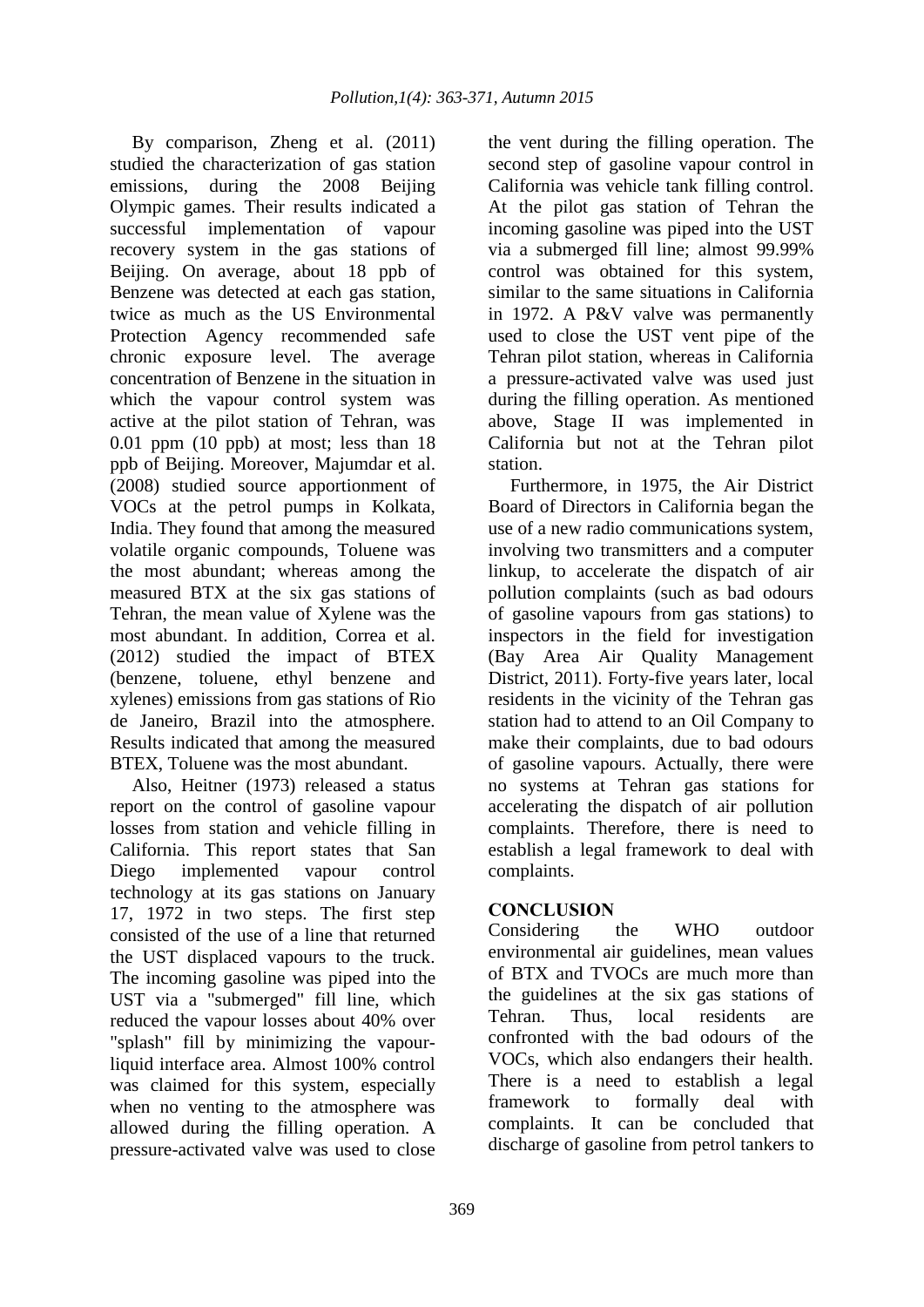UST, is the main reason for the over production of VOCs at the gas stations of Tehran. Because there is a significant difference between the two states of the VOCs, including before and at the time of discharge of gasoline (P<0.001). Therefore, the most important way of reducing the emission of VOCs in Tehran's gas stations, is to install the vapour control system at the gas stations and activate the system at the time of discharge of gasoline, as mentioned in Stage I. This vapour control system has an efficiency of approximately 99.99%. Furthermore, in order to prevent the gasoline vapour in the vehicle tank from being emitted to the atmosphere at the time of vehicle fuelling, a coaxial nozzle should be used in Tehran's gas stations. Moreover, in the petrol bulk storages of Tehran gas stations, vapour recovery units (VRUs) must be installed to recover gathered gasoline vapour from the USTs. Transferring gasoline vapour from the vapour control system to the VRU, not only prevents vapour emission to the environment, but also enables vapour recovery and recycling. Due to the high costs of production and importation of gasoline and overconsumption of this strategic product in Tehran, recovery of gasoline vapour will have economic benefits for Tehran's gas stations. The study of the benefits should be considered in further researches.

## **AKNOWLEDGEMENT**

The authors declare that they have no conflict of interest. Special thanks for the services rendered by the National Iranian Oil Products Distribution Company for providing insightful comments.

## **REFERENCES**

Atabi, F., Moattar, F., Mansouri, N., Alesheikh, A.A. and Mirzahosseini, S.A.H. (2013). Assessment of variations in benzene concentration produced from vehicles and gas stations in Tehran using GIS. Int. J. Environ. Sci. Technol., 10(2), 283-294.

Bay Area Air Quality Management District (BAAQMD), (2011, August 31). History of Air District. Communications & Outreach Division. Retrieved February 10, 2015, from http://www.baaqmd.gov/Divisions/Communications -and-Outreach/News-Media-and-Features/Historyof-Air-District-2005/1970--1975.aspx

Correa, S.M., Arbilla, G., Marques, M.R.C. and Oliveira, K.M.P.G. (2012). The impact of BTEX emissions from gas stations into the atmosphere. Atmos. Pol. Res., 3, 163-169.

Cruz-Núñez, X., Hernández-Solís, J.M. and Ruiz-Suárez, L.G. (2003). Evaluation of vapor recovery systems efficiency and personal exposure in service stations in Mexico City. Sci. Total Environ., 309(1- 3), 59-68.

De Nevers, N. (2000). Air Pollution Control Engineering. (Columbus: McGraw-Hill Higher Education).

Franco, M., Chairez, I., Poznyak, T. and Poznyak, A. (2012). BTEX decomposition by ozone in gaseous phase. J. Environ. Manage., 95(Supplement), S55-S60.

Fung, F. and Maxwell, B. (2011) Onboard Refueling Vapor Recovery: Evaluation of the ORVR Program in the United States. Working Paper 2011-12, International Council on Clean Transportation.

Heitner, K. (1973) Control of Gasoline Vapour Losses From Station and Vehicle Filling. Status Report, California Institute of Technology.

Hess, D.E. (2002) Stage II Vapor Recovery Systems. Fact Sheet, Commonwealth of Pennsylvania.

Ion Science (2008). FIRSTCHECK+. ION SCIENCE LIMITED. Retrieved July 19, 2014, from

http://www.ionscience.com/assets/files/brochures/Fi rstCheck+%20V3.6.pdf.

Jafari, H.R. and Ebrahimi, S. (2007). A study on risk assessment of Benzene as one of the VOCs air pollution. Int. J. Environ. Res., 1(3), 214-217.

Majumdar, D., Dutta, C., Mukherjee, A.K. and Sen, S. (2008). Source apportionment of VOCs at the petrol pumps in Kolkata, India; exposure of workers and assessment of associated health risk. Transport. Res. D-Tr. E., 13(8), 524-530.

Mohamed, M.F., Kang, D. and Aneja, V.P. (2002). Volatile organic compounds in some urban locations in United States. Chemosphere, 47, 863- 882.